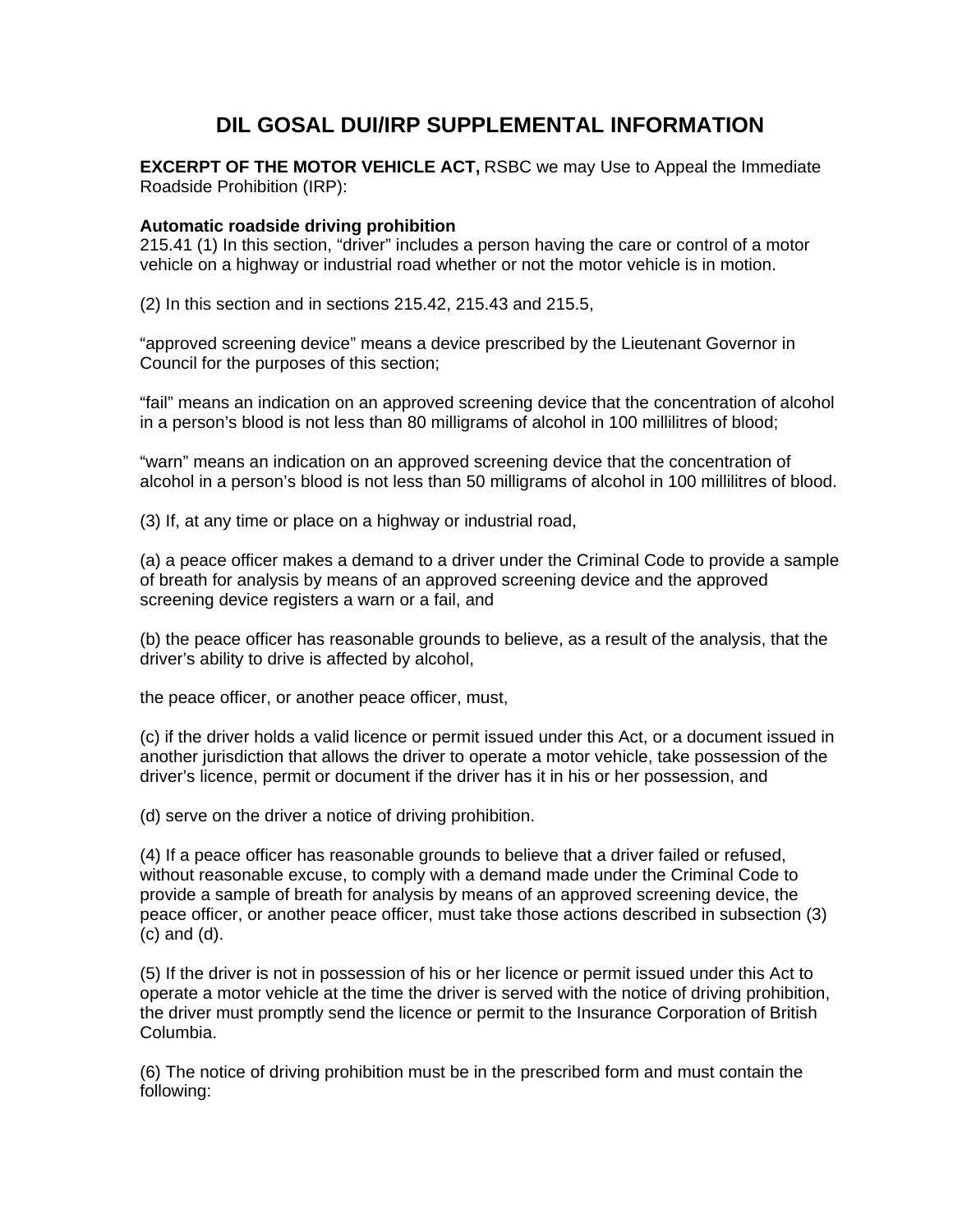(a) a statement that the driver is immediately prohibited from driving, for the period set out in the notice of prohibition;

(b) a statement setting out

(i) the amount of any monetary penalty imposed on the driver under section 215.44, and

(ii) the requirement that the monetary penalty be paid no later than 30 days after the date the notice is served;

(c) a statement of the right to have the driving prohibition reviewed by the superintendent under section 215.48;

(d) instructions describing how to apply for that review.

(7) A notice of driving prohibition must not be served on a person under this section if a notice of driving prohibition is served on the person under section 94.1.

#### **Opportunity for second analysis**

215.42 (1) If an analysis of the breath of a person by means of an approved screening device under section 215.41 (3) registers a warn or a fail, a second analysis must be performed if, after a peace officer serves on the person a notice of driving prohibition under section 215.41 (3) (d), the person forthwith requests the second analysis.

(2) A second analysis performed under this section must be performed with a different approved screening device than was used in the analysis under section 215.41 (3).

(3) If a person provides a sample of breath for a second analysis under this section forthwith on being requested to do so by the peace officer, the result of the second analysis governs, and any prohibition resulting from the analysis under section 215.41 (3) continues or terminates or is varied accordingly.

#### Effect of driving prohibition under section 215.41

215.43 (1) Subject to section 215.42 (3), if a person is served with a notice of driving prohibition under section 215.41 in circumstances where an approved screening device registers a warn, the person is prohibited from driving for

(a) 3 days, in the case of a first prohibition,

- (b) 7 days, in the case of a second prohibition, or
- (c) 30 days, in the case of a subsequent prohibition.

(2) Subject to section 215.42 (3), if a person is served with a notice of driving prohibition under section 215.41 in circumstances where

- (a) an approved screening device registers a fail, or
- (b) the person refuses or fails to comply with a demand as described in section 215.41 (4),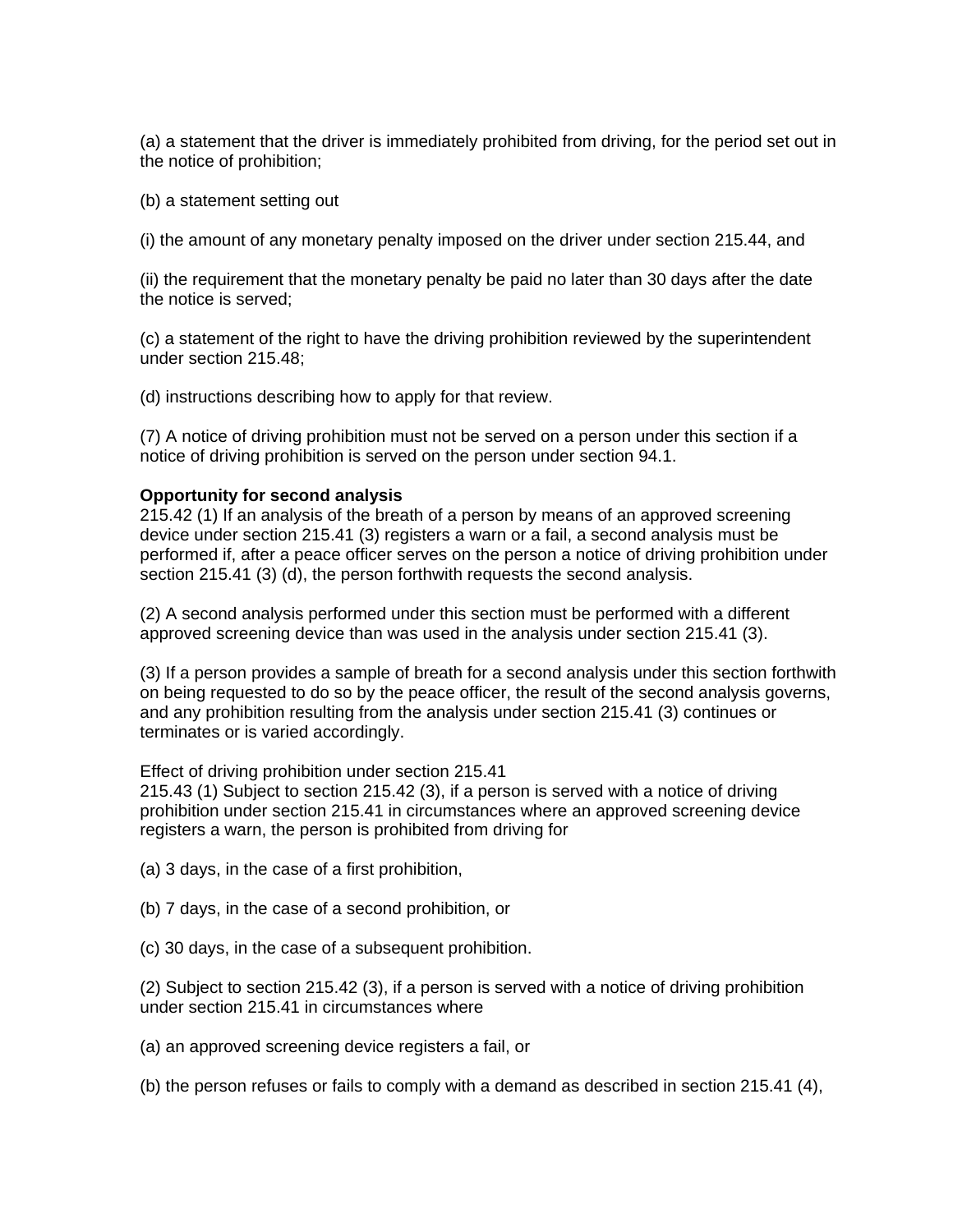the person is prohibited from driving for a period of 90 days.

(3) A period of prohibition under this section takes effect immediately on service of the notice of driving prohibition under section 215.41.

(4) For the purposes of subsection (1), a prohibition is

(a) a first prohibition if a person has not been subject to a previous prohibition under that subsection within the 5 year period preceding the prohibition,

(b) a second prohibition if a person has been subject to one previous prohibition under that subsection within the 5 year period preceding the prohibition, and

(c) a subsequent prohibition if the person has been subject to 2 or more previous prohibitions under that subsection within the 5 year period preceding the prohibition.

(5) For the purposes of determining whether a prohibition is a second or subsequent prohibition, the prohibition must not be considered to be a previous prohibition unless

(a) the period for requesting a review of the prohibition under section 215.48 has expired, or

(b) if the person requests a review of the prohibition, the period referred to under section 215.5 (6) or (7), as applicable, has expired.

### **Additional consequences — monetary penalty**

215.44 (1) A person who has been served with a notice of driving prohibition under section 215.41 is also liable to pay, no later than 30 days after the date the notice is served, a monetary penalty in the amount prescribed by regulation.

(2) The monetary penalty must not exceed the amount prescribed by regulation, and in any event must not exceed \$500.

### **Additional consequences — remedial program**

215.45 If a person is prohibited from driving for a period of 30 or 90 days under section 215.43, the person must register in and attend any remedial program required by the superintendent under section 25.1.

### **Additional consequences — impoundment of vehicle**

215.46 (1) If a peace officer serves a person with a notice of a 3-day or 7-day driving prohibition under section 215.41 (3) and believes that impoundment of the motor vehicle that the person was driving or operating at the time the notice was served is necessary to prevent the person from driving or operating the motor vehicle before the prohibition expires, the peace officer may cause the motor vehicle to be taken to and impounded at a place directed by the peace officer.

(2) If a peace officer serves a person with a notice of a 30-day or 90-day driving prohibition under section 215.41 (3), the peace officer must cause the motor vehicle that the person was driving or operating at the time the notice was served to be taken to and impounded at a place directed by the peace officer.

Duties of peace officer related to driving prohibition under section 215.41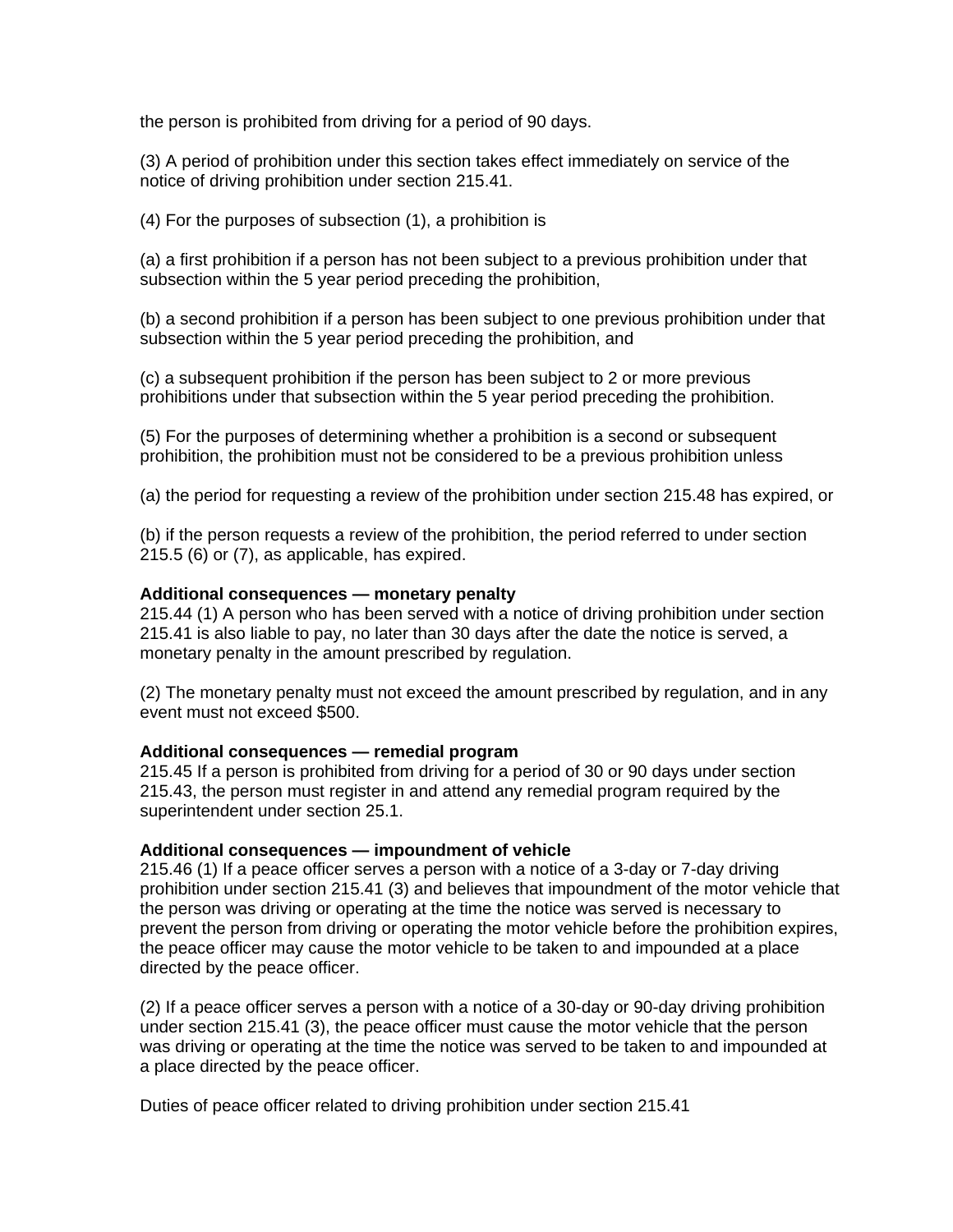215.47 A peace officer who serves a notice of driving prohibition on a person under section 215.41 must promptly forward to the superintendent

(a) the person's licence or permit or any document issued in another jurisdiction that allows the person to operate a motor vehicle, if the peace officer took the licence, permit or document into possession,

(b) a copy of the notice of driving prohibition,

(c) a certificate of service, in the form established by the superintendent, showing that the notice of driving prohibition was personally served on the person subject to the driving prohibition, and

(d) a report, in the form established by the superintendent.

Review of driving prohibition under section 215.41 215.48 (1) A person may, within 7 days of being served with a notice of driving prohibition under section 215.41, apply to the superintendent for a review of the driving prohibition by

(a) filing an application for review with the superintendent,

(b) paying to the superintendent the prescribed hearing fee, and

(c) if it has not been taken by the peace officer or sent to the superintendent under section 215.41, surrendering to the Insurance Corporation of British Columbia his or her licence or permit to operate a motor vehicle unless the person completes and files with the superintendent a statutory declaration stating that the licence or permit has been lost, stolen or destroyed.

(2) An application for review must be in the form, contain the information and be completed in the manner required by the superintendent.

(3) An applicant may attach to the application for review any statements or other evidence that the applicant wishes the superintendent to consider.

(4) The filing of an application for review does not stay the driving prohibition.

(5) The superintendent is not required to hold an oral hearing unless

(a) the driving prohibition is for 30 or 90 days, and

(b) the applicant

(i) requests an oral hearing at the time of filing the application for review, and

(ii) pays the prescribed oral hearing fees.

(6) If a person requests an oral hearing and fails to appear on the date and at the time and place arranged for the hearing, without prior notice to the superintendent, the right to an oral hearing is deemed to have been waived by the person.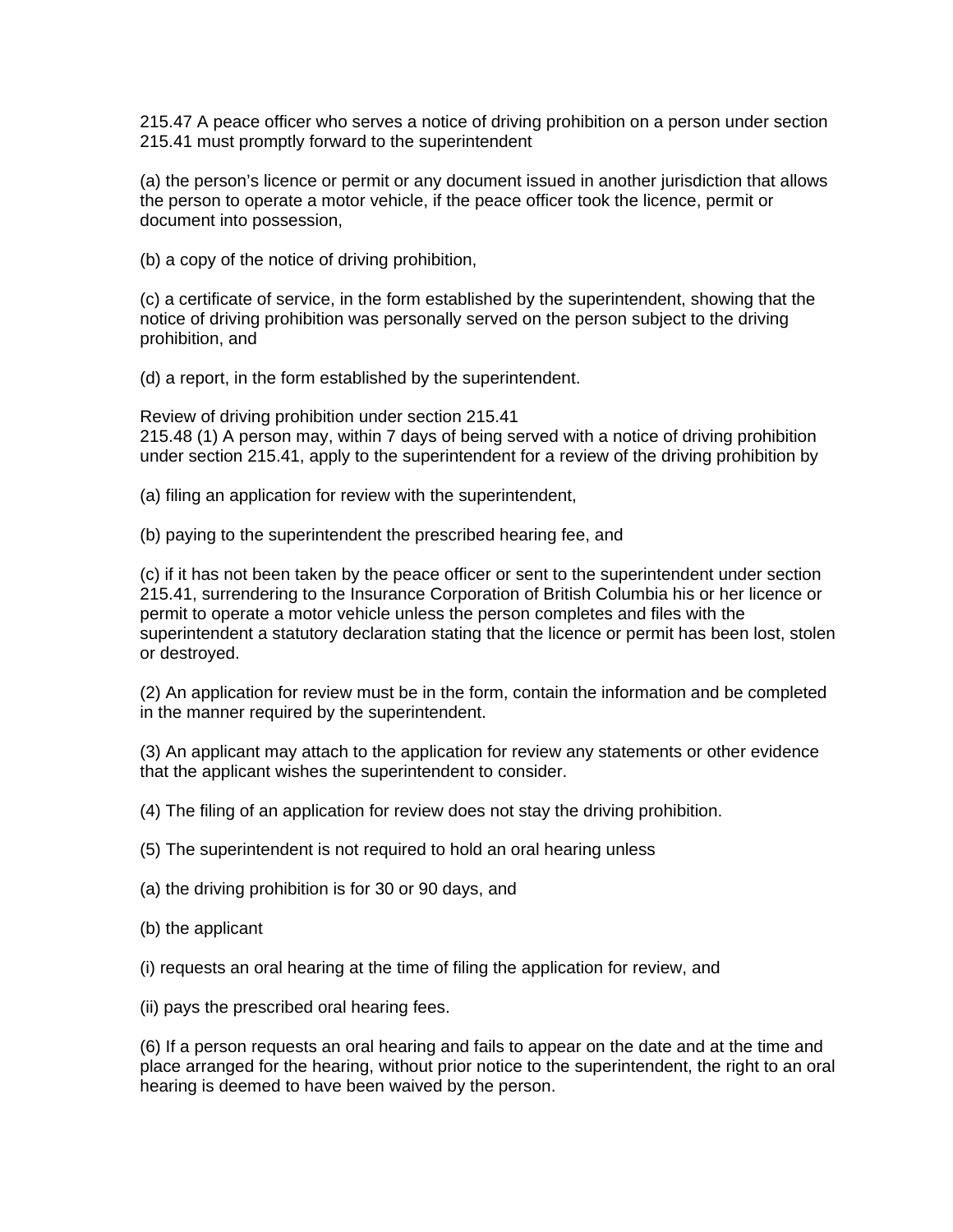Considerations on review under section 215.48

215.49 (1) In a review of a driving prohibition under section 215.48, the superintendent must consider

(a) any relevant written statements or evidence submitted by the applicant,

(b) the report of the peace officer forwarded under section 215.47 (d),

(c) a copy of the notice of driving prohibition,

(d) any other relevant documents and information forwarded to the superintendent by the peace officer who served the notice of driving prohibition or any other peace officer,

(e) in the case of an oral hearing, any relevant evidence given or representations made at the hearing, and

(f) in the case of a second or subsequent prohibition, as described in section 215.43 (4) and (5), the person's driving record.

(2) In a review under section 215.48, no person may be cross examined.

(3) Despite subsection (1), the superintendent may, in the superintendent's discretion, proceed with a hearing whether or not the superintendent has received, at the time of the hearing, all those documents required to be forwarded to the superintendent under section 215.47.

Decision of superintendent after review under section 215.48 215.5 (1) If, after considering an application for review under section 215.48, the superintendent is satisfied that the person was a driver within the meaning of section 215.41 (1) and,

(a) in respect of a 3-day, 7-day or 30-day driving prohibition,

- (i) an approved screening device registered a warn, and
- (ii) in the case of

(A) a 7-day driving prohibition, the driving prohibition was a second prohibition, or

- (B) a 30-day driving prohibition, the driving prohibition was a subsequent prohibition, or
- (b) in respect of a 90-day driving prohibition,
- (i) an approved screening device registered a fail, or

(ii) the person failed or refused, without reasonable excuse, to comply with a demand made on the person as described in section 215.41 (4),

the superintendent must confirm the driving prohibition, the monetary penalty for which the person is liable under section 215.44 and the impoundment imposed under section 215.46 for the period specified in section 253.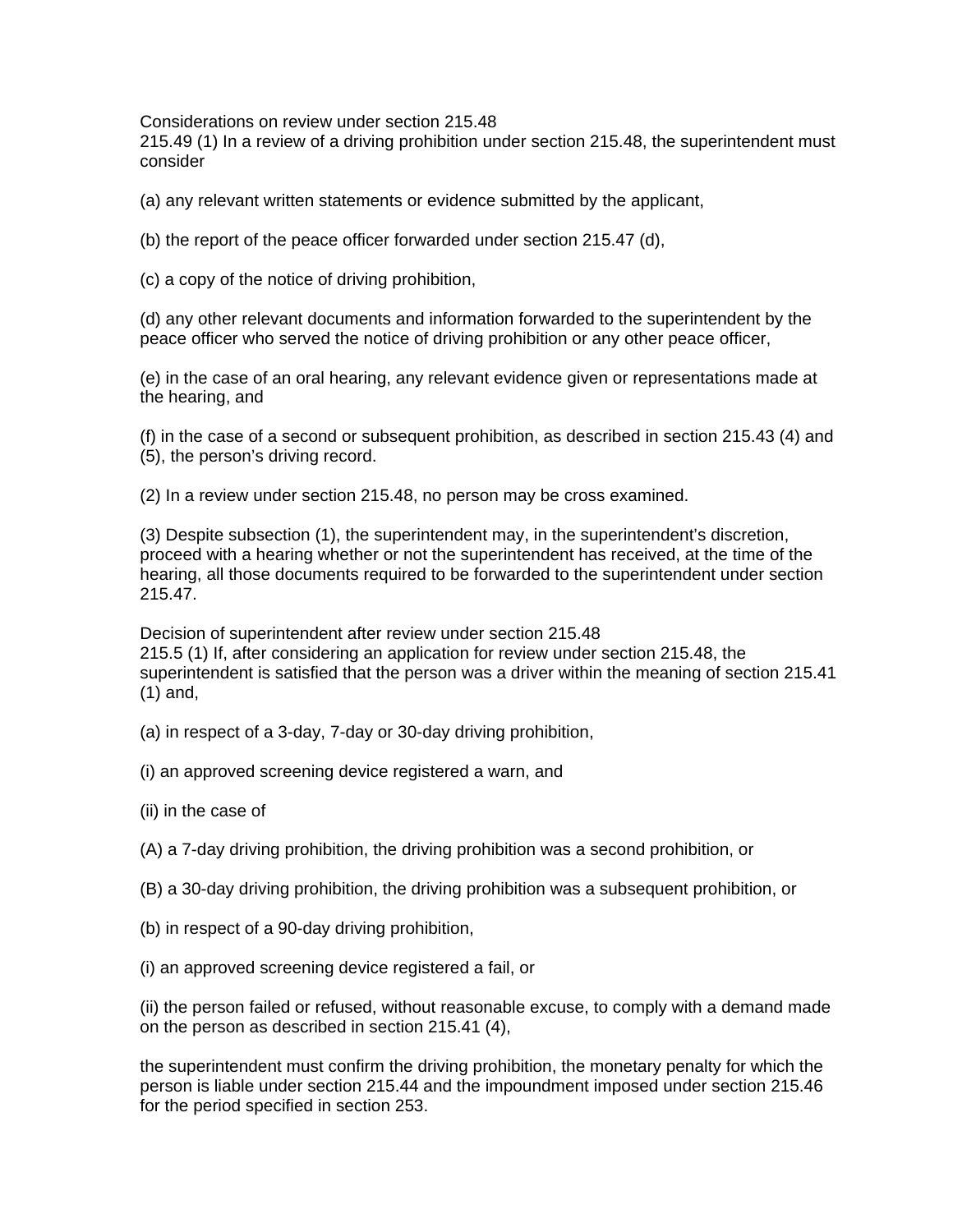(2) If, after considering an application for review under section 215.48 in respect of a 7-day or 30-day prohibition, the superintendent is satisfied that the person was a driver within the meaning of section 215.41 (1) and an approved screening device registered a warn, and determines that

(a) in the case of a 7-day driving prohibition, the prohibition was a first prohibition, or

(b) in the case of a 30-day driving prohibition, the prohibition was either

(i) a first prohibition, or

(ii) a second prohibition,

the superintendent must

(c) substitute

(i) a 3-day driving prohibition, in the circumstances described in paragraph (a) or (b) (i), or

(ii) a 7-day driving prohibition, in the circumstances described in paragraph (b) (ii), and

(d) vary accordingly the monetary penalty for which the person is liable under section 215.44 and, in respect of any impoundment, section 253 (8) applies.

(3) If, after considering an application for review under section 215.48 in respect of a 90-day prohibition, the superintendent is satisfied that the person was a driver within the meaning of section 215.41 (1) and an approved screening device registered a warn rather than a fail, the superintendent must

(a) substitute a 3-day, 7-day or 30-day prohibition, as applicable, and

(b) vary accordingly the monetary penalty for which the person is liable under section 215.44 and, in respect of the impoundment, section 253 (8) applies.

(4) If, after considering an application for review under section 215.48, the superintendent is satisfied that

(a) the person was not a driver within the meaning of section 215.41 (1),

(b) in the case of a 3-day, 7-day or 30-day driving prohibition, an approved screening device did not register a warn, or

(c) in the case of a 90-day driving prohibition,

(i) an approved screening device did not register a fail or a warn, or

(ii) the person did not fail or refuse to comply with a demand made on the person as described in section 215.41 (4), or had a reasonable excuse for failing to comply with the demand,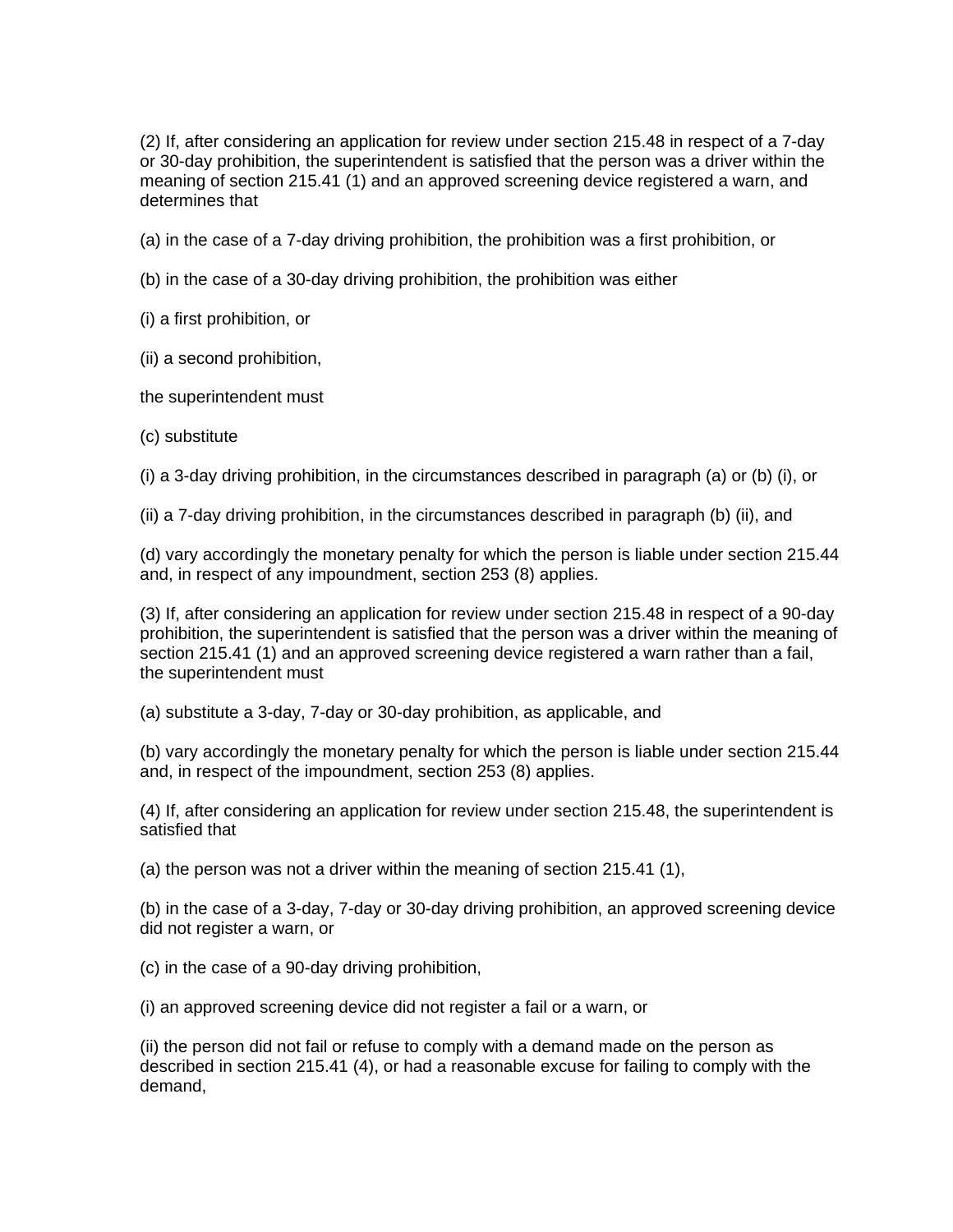the superintendent must

(d) revoke the driving prohibition,

(e) cancel the monetary penalty for which the person would otherwise be liable under section 215.44 and, in respect of any impoundment, section 253 (8) applies, and

(f) if the person held a valid licence or permit issued under this Act to operate a motor vehicle at the time the notice of driving prohibition was served under section 215.41, direct the Insurance Corporation of British Columbia to return any licence or permit to operate a motor vehicle taken into possession by the peace officer or sent to the corporation.

(5) Despite subsection (4) (b), the superintendent must not take any action described in subsection (4) (d), (e) or (f) in respect of a 3-day, 7-day or 30-day driving prohibition if the superintendent is satisfied that, in the circumstances under review, an approved screening device registered a fail instead of a warn.

(6) Subject to subsection (7), the decision of the superintendent and the reasons for the decision must be in writing and a copy must be sent to the applicant within 21 days of the date the notice of driving prohibition was served on the applicant under section 215.41.

(7) If the superintendent is unable to send the decision to the applicant within the 21 day period set out in subsection (6), the superintendent may extend that period for a period determined by the superintendent.

(8) If the superintendent extends the period for sending a decision to the applicant under subsection (7), the superintendent may

(a) stay the driving prohibition imposed on the applicant under section 215.43 for the period of the extension determined under subsection (7), and

(b) if the applicant held a valid licence or permit issued under this Act to operate a motor vehicle at the time the applicant was served with the notice of driving prohibition under section 215.41, direct the Insurance Corporation of British Columbia to issue to the applicant a temporary driver's licence that expires with the period of extension determined under subsection (7).

(9) The superintendent must promptly give the person notice of an extension made under subsection (7).

(10) The copy referred to in subsection (6) and the notice referred to in subsection (9) must be sent to the person

(a) at the last known address of the person as shown in the records maintained by the Insurance Corporation of British Columbia, or

(b) at the address shown in the application for review, if that address is different from the address in the Insurance Corporation of British Columbia's records.

(11) A notice of extension given under subsection (9) is deemed to be a notice of prohibition for the purposes of section 95 (4) (a) or (b).